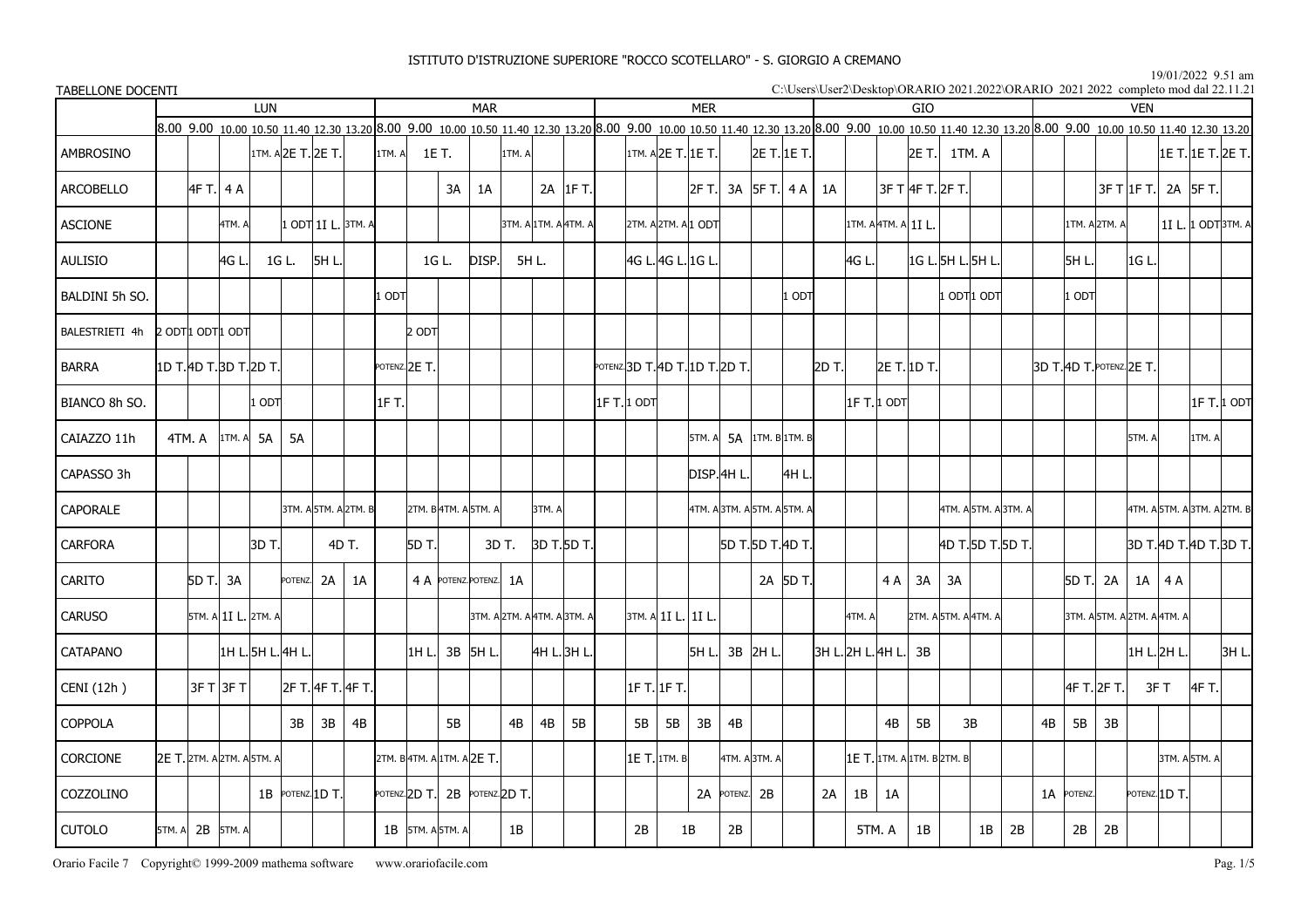19/01/2022 9.51 am $\frac{15}{101}$  and dal 22.11.21

| <b>TABELLONE DOCENTI</b>  |                                     |                |         |                               |       |                                                                                                                                                                                                                                 |             |                |                           |                            |           |             |                         |                   |            |                   |    |                          |          |                         |                   |                         |                 |        |               |                    |             |            | C:\Users\User2\Desktop\ORARIO 2021.2022\ORARIO 2021 2022 completo mod dal 22.11.21 |                 |              |
|---------------------------|-------------------------------------|----------------|---------|-------------------------------|-------|---------------------------------------------------------------------------------------------------------------------------------------------------------------------------------------------------------------------------------|-------------|----------------|---------------------------|----------------------------|-----------|-------------|-------------------------|-------------------|------------|-------------------|----|--------------------------|----------|-------------------------|-------------------|-------------------------|-----------------|--------|---------------|--------------------|-------------|------------|------------------------------------------------------------------------------------|-----------------|--------------|
|                           |                                     |                |         | <b>LUN</b>                    |       |                                                                                                                                                                                                                                 |             |                | <b>MAR</b>                |                            |           |             |                         |                   |            | <b>MER</b>        |    |                          |          |                         |                   | GIO                     |                 |        |               |                    |             | <b>VFN</b> |                                                                                    |                 |              |
|                           |                                     |                |         |                               |       | 8.00 9.00 10.00 10.50 11.40 12.30 13.20 8.00 9.00 10.00 10.50 11.40 12.30 13.20 8.00 9.00 10.00 10.50 11.40 12.30 13.20 8.00 9.00 10.00 10.50 11.40 12.30 13.20 8.00 9.00 10.00 10.50 11.40 12.30 13.20 8.00 9.00 10.00 10.50 1 |             |                |                           |                            |           |             |                         |                   |            |                   |    |                          |          |                         |                   |                         |                 |        |               |                    |             |            |                                                                                    |                 |              |
| D'ACUNZO 9h               |                                     |                |         |                               |       |                                                                                                                                                                                                                                 | 4F T. 4F T. |                |                           |                            |           |             |                         |                   |            | 3FT               |    | 3FT                      |          | 3F T 5F T. 5F T.        |                   |                         |                 |        |               |                    | 5F T. 4F T. |            |                                                                                    |                 |              |
| D'AMARO 18h               |                                     |                | 1TM. A  |                               | 5A    | 4B                                                                                                                                                                                                                              |             |                |                           | 4 A                        | 3A        | <b>5A</b>   |                         |                   |            | 1TM. A $4A$       | 5A |                          | 5A 2 ODT | 5A                      | 3B                |                         | 4B              | 3A     |               |                    |             |            |                                                                                    | 2 ODT 1TM. A    | 3B           |
| <b>D'AMORA</b>            |                                     | 4 A            | POTENZ. | <b>5A</b>                     | 4 A   |                                                                                                                                                                                                                                 | 5A          | <b>5A</b>      | <b>5A</b>                 |                            | 1E T. 4 A |             |                         |                   |            |                   |    | 4 A   5 A                |          |                         |                   |                         |                 |        | POTENZ. 1E T. | 5A                 |             | 4A         | 5A                                                                                 |                 |              |
| D'ANTONA S.               |                                     | 5B             | 2B      | 4B                            |       | 1E T.I<br>3B                                                                                                                                                                                                                    |             | 4B             |                           | $3B$  1E T.                | 2B        |             | 5B                      |                   | 3B 1E T.   |                   |    |                          |          |                         |                   |                         |                 | 4B     | 1B            |                    | 1B          | 1B         |                                                                                    | 2B              | 5B           |
| DE MAIO                   |                                     | 3G L.5G L.4G L |         |                               |       |                                                                                                                                                                                                                                 |             |                |                           | 3G L. 5G L. 4G L. 4G L     |           |             |                         |                   |            | 3G L. 5G L. 1G L. |    |                          |          |                         | 1G L. 5G L.       |                         | 4G L.           |        | 3G L          |                    |             |            | 3G L. 1G L. 5G L.                                                                  |                 |              |
| DE ROSA                   |                                     |                |         |                               |       | 2TM. A 1TM. A 1B 1F T. 2TM. B 1TM. B                                                                                                                                                                                            |             | $1F$ T. 2TM. B |                           | 1D T. 2TM. B 1TM. B 1E T.  |           |             |                         |                   |            | 1TM. A            | 1A |                          |          | 1A 2TM. A 1TM. B 2TM. A |                   |                         |                 |        |               |                    |             | 1E T.I     |                                                                                    | 1B 1D T. 1TM. A |              |
| DI GENNARO                |                                     |                |         | 1F T. 2E T. 1E T.  3F T       |       |                                                                                                                                                                                                                                 |             |                | 2F T. 5F T. 1F T. 4F T. 1 |                            |           |             |                         |                   |            | 3F T 2F T 2E T.   |    |                          |          | 2E T. 4F T. 1E T.       |                   |                         | <b>5F T.</b>    |        |               | 1F T. 2F T. 1E T.  |             |            |                                                                                    |                 |              |
| DI MAIOLO 2h              |                                     |                |         |                               |       |                                                                                                                                                                                                                                 |             |                |                           |                            |           |             |                         | 2 ODT2 ODT        |            |                   |    |                          |          |                         |                   |                         |                 |        |               |                    |             |            |                                                                                    |                 |              |
| DI SALVATORE 7h +5 serale | l2G L.                              |                |         |                               |       |                                                                                                                                                                                                                                 | 1H L. 2G L. |                |                           |                            |           |             |                         |                   |            |                   |    | 1H L. 2G L               |          | 1H L.1H L               |                   |                         |                 |        |               |                    |             |            |                                                                                    |                 |              |
| ESPOSITO MIRCO 12h        |                                     |                |         |                               |       | 2TM. B 1TM. B 1TM. A 2TM. A 1TM. A 1TM. B 1TM. A                                                                                                                                                                                |             |                |                           |                            |           |             |                         | 2TM. A 1TM. B     |            |                   |    |                          |          | 2TM. B 2TM. B 2TM. A    |                   |                         |                 |        |               |                    |             |            |                                                                                    |                 |              |
| ESPOSITO R.               |                                     |                |         | 5H L. 4H L. 2H L. 1H L. 5D T. |       |                                                                                                                                                                                                                                 |             |                |                           | 4H L. 5D T. 1H L. 3H L     |           |             |                         | 1H L. 5H L. 2H L. |            |                   |    |                          |          | 4H L. 3H L.             |                   |                         |                 |        |               | 5H L. 2H L. 3H L   |             |            | 5D T.                                                                              |                 |              |
| ESPOSITO V. 4h            |                                     |                |         |                               |       |                                                                                                                                                                                                                                 |             |                |                           |                            |           |             |                         |                   |            |                   |    |                          |          |                         | 2 ODT2 ODT        |                         | $2$ ODT $2$ ODT |        |               |                    |             |            |                                                                                    |                 |              |
| <b>FERONE</b>             |                                     |                | 3B      | 1A                            | 2B    | 1B                                                                                                                                                                                                                              |             |                | 1B                        |                            | 1A        | 4B          |                         |                   |            | 1A                |    | 1B                       | 3B       | 4B                      | 2B                | 2B                      |                 |        |               |                    | 1A          | 4B         | 2B                                                                                 | 3B              |              |
| FIGLIOLIA 2h              |                                     |                |         |                               |       |                                                                                                                                                                                                                                 |             |                |                           |                            |           | L ODT 1 ODT |                         |                   |            |                   |    |                          |          |                         |                   |                         |                 |        |               |                    |             |            |                                                                                    |                 |              |
| <b>FIORE</b>              | 1TM. A                              | 1A             | 2A      |                               | 2A    |                                                                                                                                                                                                                                 |             |                |                           | 1TM. A 1I L. 2TM. A 2TM. A |           |             |                         |                   |            |                   |    | 1TM. A2TM. A1TM. A2TM. A |          | 2A                      | 11 L.             | 1A                      |                 |        |               |                    |             |            | 2A 1TM. A 2TM. A                                                                   |                 |              |
| FLOCCO A.                 |                                     | 3A 1E T.       | 1A      |                               |       |                                                                                                                                                                                                                                 |             |                | $1B$   4 A 2 ODT          |                            | 3B        |             |                         |                   |            | 2TM. A 5TM. A     |    | 4B                       |          | 5B                      | 5A                | 2A                      |                 | 3TM. A |               | 1TM. A4TM. A2E T.I |             | 2B         |                                                                                    |                 |              |
| FORMISANO C.              | 5A                                  | 5A             |         | 3A                            |       |                                                                                                                                                                                                                                 |             |                | 4A                        | 3A                         | <b>5A</b> | 3A          |                         |                   | $5A$   4 A |                   | 4A | 3A                       | 3A       |                         |                   | 4 A                     |                 |        | 5A            |                    |             |            |                                                                                    |                 | $3A \mid 4A$ |
| FORMISANO P.              |                                     | 3H L. 3H L.    |         | 1H L.5H L.                    |       |                                                                                                                                                                                                                                 |             |                | 4H L. 5H L. 1H L. 3H L.   |                            |           |             | 5H L. 4H L. 3H L.       |                   |            |                   |    |                          |          |                         |                   | 4H L. 4H L. 1H L. 5H L. |                 |        |               | 4H L. 5H L. 3H L.  |             |            |                                                                                    |                 |              |
| FRAGAGNANO                |                                     |                |         |                               | 4D T. |                                                                                                                                                                                                                                 |             |                |                           | 5G L. 2G L. 4D T. 5D T.    |           |             | 3D T. 1G L. 2D T. 5D T. |                   |            |                   |    |                          |          |                         | 3G L. 2G L. 3D T. |                         |                 |        |               | 2D T.5G L.4G L     |             |            |                                                                                    |                 |              |
| <b>FRANCESCA</b>          | 4G L. 1G L. 3G L.<br>2F T.<br>5G L. |                |         |                               |       |                                                                                                                                                                                                                                 |             |                |                           | 2F T.3G L.2G L.2F T.       |           |             |                         |                   | 3G L.      | 5G L 2F T.        |    |                          |          |                         |                   |                         | 2G L.           |        | 5G L. 2F T.   | 2G L. 5G L.        |             |            | 3G L.                                                                              |                 |              |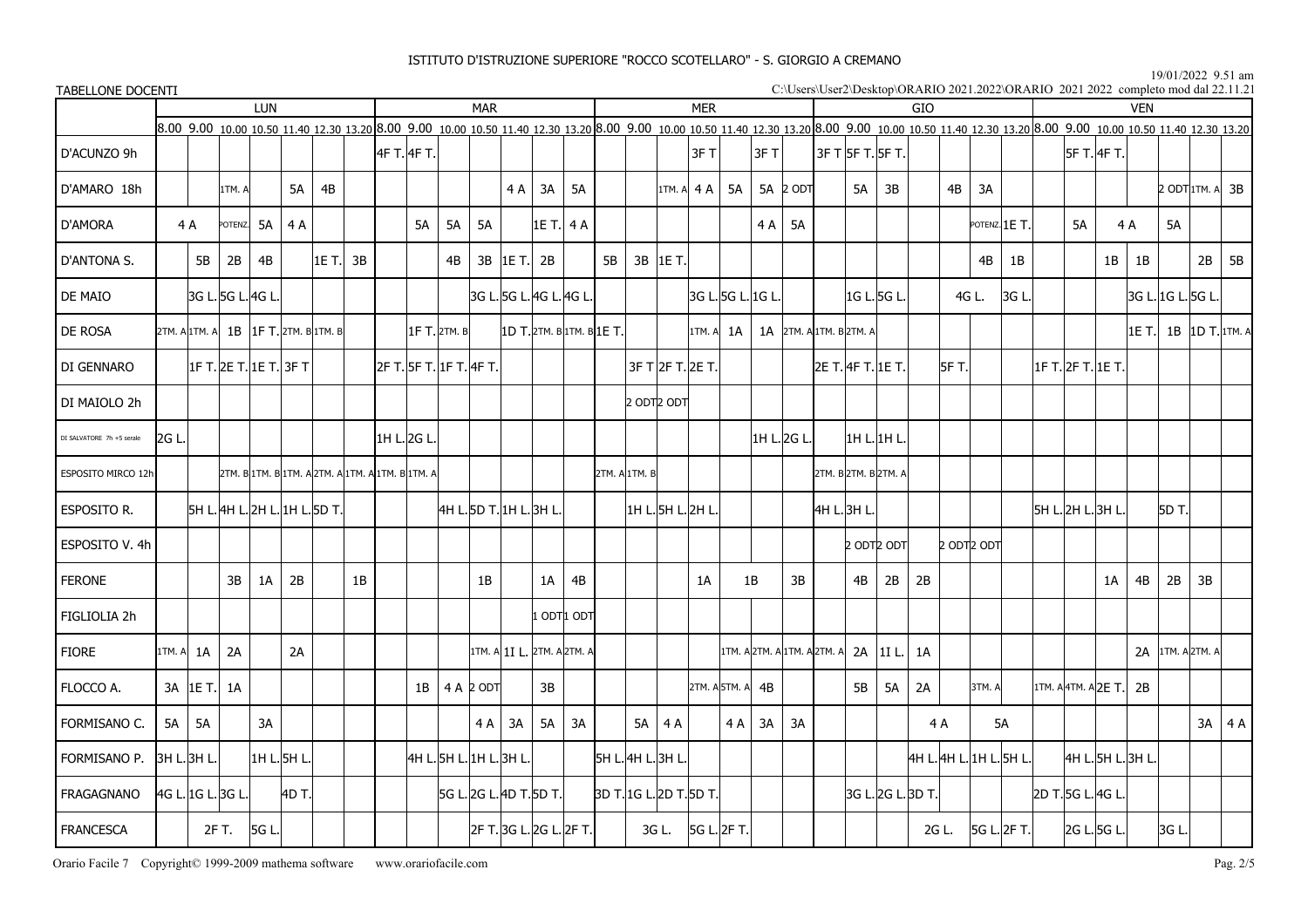#### 19/01/2022 9.51 am

| TABELLONE DOCENTI               |              |                                  |                            |            |                   |                           |                                              |                         |            |                   |                 |    |                                        |             |            |                                                                                                                                                                                                         |    |       |                   |                           |    |       |                      |                                    |        |                  | C:\Users\User2\Desktop\ORARIO 2021.2022\ORARIO 2021 2022 completo mod dal 22.11.21 |                      |           |                   |
|---------------------------------|--------------|----------------------------------|----------------------------|------------|-------------------|---------------------------|----------------------------------------------|-------------------------|------------|-------------------|-----------------|----|----------------------------------------|-------------|------------|---------------------------------------------------------------------------------------------------------------------------------------------------------------------------------------------------------|----|-------|-------------------|---------------------------|----|-------|----------------------|------------------------------------|--------|------------------|------------------------------------------------------------------------------------|----------------------|-----------|-------------------|
|                                 |              |                                  | <b>LUN</b>                 |            |                   |                           |                                              |                         | <b>MAR</b> |                   |                 |    |                                        |             | <b>MER</b> |                                                                                                                                                                                                         |    |       |                   | GIO                       |    |       |                      |                                    |        |                  | <b>VEN</b>                                                                         |                      |           |                   |
|                                 |              |                                  |                            |            |                   |                           |                                              |                         |            |                   |                 |    |                                        |             |            | 8.00 9.00 10.00 10.50 11.40 12.30 13.20 8.00 9.00 10.00 10.50 11.40 12.30 13.20 8.00 9.00 10.00 10.50 11.40 12.30 13.20 8.00 9.00 10.00 10.50 11.40 12.30 13.20 8.00 9.00 10.00 10.50 11.40 12.30 13.20 |    |       |                   |                           |    |       |                      |                                    |        |                  |                                                                                    |                      |           |                   |
| FUCITO 18h                      |              | ЗТМ. А ЗТМ. А 4ТМ. А ЗТМ. А      |                            |            |                   |                           |                                              | DISP. 4TM. A 5TM. A     |            |                   | 3TM. A          |    | 5TM. A 5TM. A 4TM. A                   |             |            |                                                                                                                                                                                                         |    |       |                   |                           |    |       | 4TM. A 5TM. A 3TM. A |                                    | 5TM. A |                  |                                                                                    | 3TM. A 5TM. A 4TM. A |           |                   |
| GALDI                           |              |                                  |                            |            | DISP   SF T.      | 3A                        |                                              |                         |            |                   | 2A DISP. 1A     |    | 5F T.                                  |             | 3A         |                                                                                                                                                                                                         |    | 1A    | 2A                |                           |    |       |                      | DISP.DISP. 3A 5F T.                | 3A     | 3A               |                                                                                    |                      |           |                   |
| GALLO                           |              |                                  |                            | 3A         | 3A                | 5A                        |                                              | 1A                      | 3A         |                   | $5A \mid 4A$    |    | 3A<br>4 A                              |             |            |                                                                                                                                                                                                         |    |       |                   | <b>5A</b>                 | 1A | 4 A   | 4 A                  | 3A                                 | 4 A    | 5A               | 3A                                                                                 |                      | <b>5A</b> |                   |
| GARGIULO 9h                     | 3D T.3D T.   |                                  |                            |            |                   |                           |                                              |                         |            |                   |                 |    | 4D T.4D T.4D T.4F T.4F T.3D T.         |             |            |                                                                                                                                                                                                         |    |       |                   |                           |    | 4F T. |                      |                                    |        |                  |                                                                                    |                      |           |                   |
| <b>GENTILE 9h</b>               |              |                                  |                            |            | DISP.3G L.3H L    |                           |                                              |                         |            |                   |                 |    | 4G L. 3H L. 5G L.                      |             |            |                                                                                                                                                                                                         |    |       |                   | 3G L. 4G L. 5G L          |    |       |                      |                                    |        |                  |                                                                                    |                      |           |                   |
| GIROLAMI                        |              | 4B                               |                            | 5B         |                   |                           |                                              | 2E T.                   |            | 5B                |                 |    |                                        | 4B          |            |                                                                                                                                                                                                         |    |       | DISP.             |                           |    | 5B    | 2E T.                | 5B                                 |        | 4B               |                                                                                    |                      |           |                   |
| GIUDIZIOSO 6h                   |              |                                  |                            |            |                   |                           |                                              |                         |            |                   |                 |    |                                        | 2F T. DISP. |            | disp.12f t.                                                                                                                                                                                             |    |       |                   |                           |    |       |                      |                                    |        |                  |                                                                                    | 2F T. 2F T.          |           |                   |
| <b>GRANATA 18h</b>              |              | 1TM. B 2G L. 2TM. B 2H L. 1TM. A |                            |            |                   |                           |                                              |                         |            |                   |                 |    | 1TM. B 1TM. A 1TM. A 2TM. B 2H L.      |             |            | 2G L.                                                                                                                                                                                                   |    |       |                   |                           |    |       |                      |                                    |        |                  | 1TM. B2TM. B2G L. 1TM. B2H L. 1TM. A                                               |                      | 2TM. B    |                   |
| IOVINE A.                       |              |                                  |                            | $2B$ 1D T. |                   | 1B 3D T.                  |                                              |                         | 2B         |                   | 2D T. 1D T.     |    |                                        |             |            | 2B 4D T.2D T.                                                                                                                                                                                           | 1B |       |                   |                           |    |       |                      |                                    |        |                  | 5D T. 4D T. 3D T.   1B   1D T. 2D T. 5D T.                                         |                      |           |                   |
| IOVINE P.                       |              |                                  |                            |            |                   | 2TM. B <sub>2D</sub> T.   |                                              | 1TM. B <sub>2D</sub> T. |            | 1TM. B            |                 |    |                                        |             |            | 1TM. B 1TM. B 2TM. B                                                                                                                                                                                    |    |       |                   | 2TM. B 2D T.              |    | 2D T. | 1TM. B               |                                    |        | 2TM. B 2TM. B    |                                                                                    | 2D T.                |           |                   |
| LAMA                            |              | 4H L. 2H L.                      |                            |            |                   |                           | 3H L. 4H L. 5H L. <b> </b> 4H L. 5H L. 2H L. |                         |            |                   |                 |    |                                        |             |            | 4H L. 3H L. 5H L. 3H L.                                                                                                                                                                                 |    |       |                   | l2H L. 4H L. 5H L. 3H L   |    |       |                      |                                    |        |                  |                                                                                    | 5H L. 3H L.          |           |                   |
| LANZANO (B006) 4h               |              |                                  |                            |            |                   |                           |                                              | 1 ODT 1 ODT             |            |                   |                 |    |                                        |             |            |                                                                                                                                                                                                         |    |       |                   |                           |    |       |                      |                                    |        |                  |                                                                                    | 1 ODTI ODT           |           |                   |
| LANZIERI                        | 11F T.12 ODT |                                  |                            | 1I L.      |                   |                           |                                              |                         |            | 1F T.             | $1I L$ 2 ODT    |    |                                        |             |            | 1F T. 1F T. 1I L.                                                                                                                                                                                       |    | 11 L. |                   |                           |    |       |                      | 2 ΟDT 1I L. 1F T. 2 ΟDT2 ΟDT 1I L. |        |                  |                                                                                    |                      |           |                   |
| <b>MANCO</b>                    |              | 1TM. B 2TM. B 1F T.              |                            |            |                   |                           |                                              |                         |            |                   | 3F T 4F T 4F T. |    |                                        |             |            | 4F T. 1F T. 2F T.                                                                                                                                                                                       |    |       |                   | 3F Т 2F Т. 2ТМ. В 1ТМ. В  |    |       |                      |                                    |        | $1F$ T. $1TM. B$ |                                                                                    |                      |           | 2TM. B 2F T. 3F T |
| MANZO 6h                        |              |                                  |                            |            |                   | 1 ODT <sup>1</sup> 1TM. B |                                              |                         |            |                   |                 |    |                                        |             |            | 1 ODT 1TM. B 1TM. B                                                                                                                                                                                     |    |       |                   |                           |    |       |                      |                                    |        |                  |                                                                                    |                      |           |                   |
| <b>MARANO</b>                   |              |                                  | POTENZ 4 A POTENZ 5A 5F T. |            |                   |                           |                                              |                         |            |                   |                 |    | POTENZ.POTENZ. 5F T. POTENZ.POTENZ. 5A |             |            |                                                                                                                                                                                                         |    |       | 4 A POTENZ.       |                           |    |       | POTENZ.POTENZ. 5F T. |                                    |        |                  |                                                                                    |                      |           | $4A$ 5A           |
| MARINELLI                       |              | 4D T. 1D T. 2D T.                |                            |            |                   |                           |                                              | 3D T. 3D T. 2D T. 2E T. |            |                   |                 |    | 2E T. 1D T. 5D T. 4D T.                |             |            |                                                                                                                                                                                                         |    |       | 5D T. 3D T. 1D T. |                           |    |       |                      |                                    |        |                  | 2E T.15D T.14D T.1                                                                 |                      | 2D T.l    |                   |
| MARRA A.                        |              | 5B                               | 3B                         | 4B         |                   |                           |                                              |                         | 4B         | 2B                | 1B              | 3B |                                        |             | 5B         | 5B<br>3B                                                                                                                                                                                                | 4B |       |                   | 4B                        | 1B | 2B    | 5B                   |                                    |        | 5B               |                                                                                    | 5B                   | 4B        |                   |
| MARZANO (10h) 1H L. 2G L. 1G L. |              |                                  |                            |            |                   |                           |                                              | 1H L.2H L.              |            |                   | 1G L. 1E T.     |    |                                        |             |            |                                                                                                                                                                                                         |    |       | 1E T. 2G L. 2H L  |                           |    |       |                      |                                    |        |                  |                                                                                    |                      |           |                   |
| <b>MATARESE</b>                 |              | 2 ODT                            |                            |            | 5D T. 2D T. 1D T. |                           |                                              |                         |            | 2 ODT 1D T. 3D T. |                 |    |                                        |             |            | 2 ODT3D T.2D T.                                                                                                                                                                                         |    |       |                   | 2D T.5D T.5D T.1D T.3D T. |    |       |                      |                                    |        |                  | 2 ODT 1D T. 2D T.                                                                  |                      |           |                   |

Orario Facile 7 Copyright© 1999-2009 mathema software www.orariofacile.com Pag. 3/5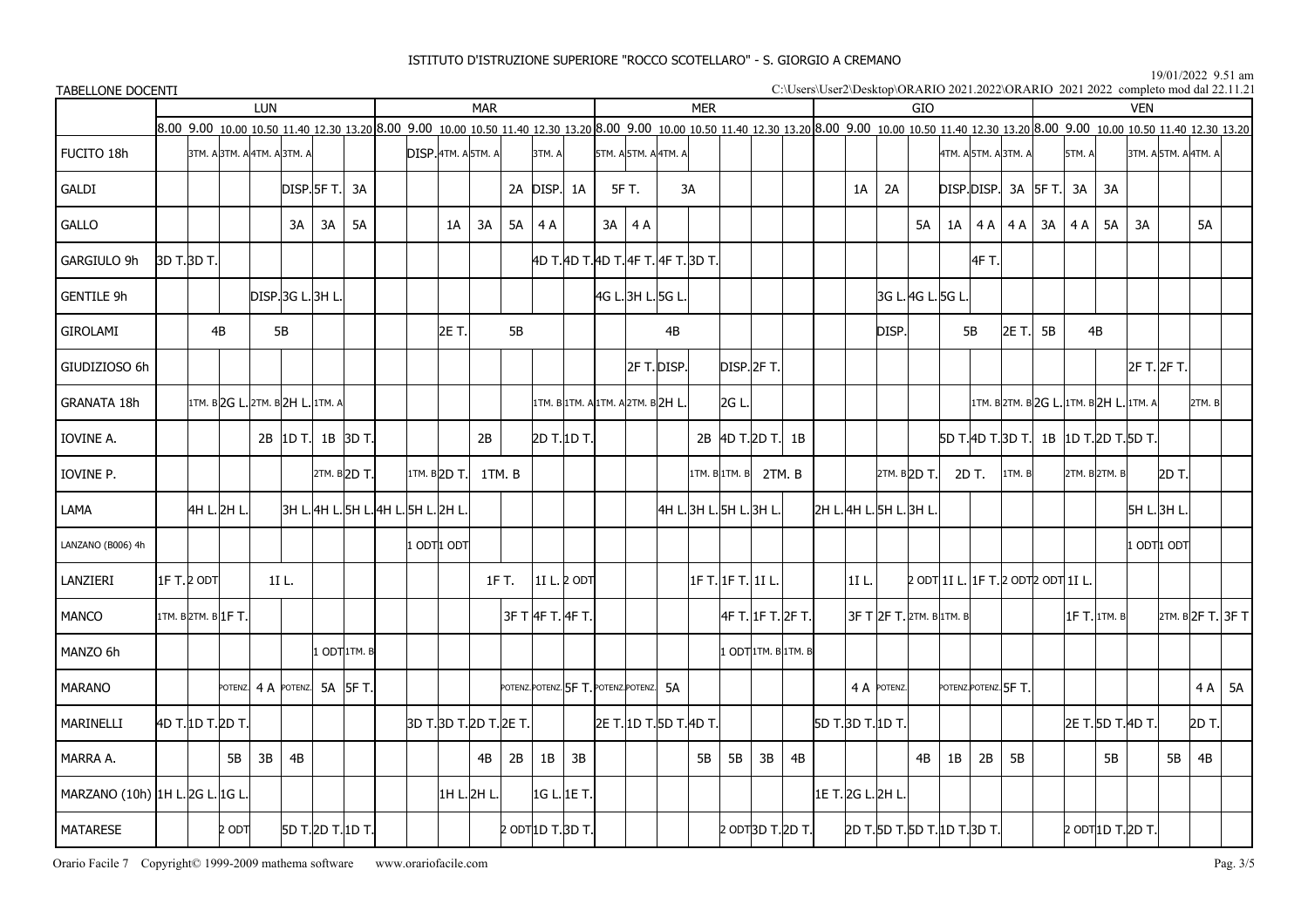#### 19/01/2022 9.51 am

| TABELLONE DOCENTI |    |                   | <b>LUN</b><br><b>MAR</b><br>8.00 9.00 10.00 10.50 11.40 12.30 13.20 8.00 9.00 10.00 10.50 11.40 12.30 13.20 8.00 9.00 10.00 10.50 11.40 12.30 13.20 8.00 9.00 10.00 10.50 11.40 12.30 13.20 8.00 9.00 10.00 10.50 11.40 12.30 13.20 |       |             |                         |                                 |                |       |                           |                   |                             |           |      |                                               |    |                         |                                    |       |    |        |                     |           |                            |                |    |    |                 |             | C:\Users\User2\Desktop\ORARIO 2021.2022\ORARIO 2021 2022 completo mod dal 22.11.21 |                |       |                              |
|-------------------|----|-------------------|-------------------------------------------------------------------------------------------------------------------------------------------------------------------------------------------------------------------------------------|-------|-------------|-------------------------|---------------------------------|----------------|-------|---------------------------|-------------------|-----------------------------|-----------|------|-----------------------------------------------|----|-------------------------|------------------------------------|-------|----|--------|---------------------|-----------|----------------------------|----------------|----|----|-----------------|-------------|------------------------------------------------------------------------------------|----------------|-------|------------------------------|
|                   |    |                   |                                                                                                                                                                                                                                     |       |             |                         |                                 |                |       |                           |                   |                             |           |      |                                               |    | <b>MER</b>              |                                    |       |    |        |                     | GIO       |                            |                |    |    |                 |             | <b>VFN</b>                                                                         |                |       |                              |
|                   |    |                   |                                                                                                                                                                                                                                     |       |             |                         |                                 |                |       |                           |                   |                             |           |      |                                               |    |                         |                                    |       |    |        |                     |           |                            |                |    |    |                 |             |                                                                                    |                |       |                              |
| <b>MELCHIORRE</b> |    |                   |                                                                                                                                                                                                                                     |       |             |                         | 4G L. 5G L. 3G L.               |                |       | 5G L. 2G L. 5G L. 4G L.   |                   |                             |           |      |                                               |    |                         | 2G L. 4G L. 3G L. 3G L.            |       |    |        | 5G L. 5G L. 4G L.   |           |                            |                |    |    |                 | 4G L. 3G L. |                                                                                    | 2G L.3G L.     |       |                              |
| MEO               |    |                   |                                                                                                                                                                                                                                     |       |             | 1A                      | 2A                              |                | 2A    | 1D T. 1D T.               |                   |                             |           |      | 1A                                            | 2A |                         | 2A                                 | 1D T. |    |        |                     |           | 2A                         | 1A             | 1A |    |                 |             | 1D T.I                                                                             |                |       | 1A 1D T.                     |
| <b>MONACA</b>     |    |                   |                                                                                                                                                                                                                                     |       |             |                         | 1F T. 3G L.  1I L.  1I L. 3G L. |                |       |                           |                   | 4G L. 2F T. 5F T.           |           |      |                                               |    |                         | 1I L. 4G L. 5F T. 3G L. 2F T.      |       |    |        |                     | 1F T.     |                            |                |    |    |                 |             |                                                                                    |                |       | 5F T. 1F T. 4G L. 2F T.      |
| NAPOLITANO 10h    |    |                   |                                                                                                                                                                                                                                     |       |             |                         |                                 |                |       |                           |                   | 4TM. A 4TM. A 5TM. A 5TM. A |           |      |                                               |    |                         | 2TM. B 1TM. A 2TM. A               |       |    |        | 1TM. B3TM. A        |           | 3TM. A                     |                |    |    |                 |             |                                                                                    |                |       |                              |
| Neri P            | 2B | 1B                |                                                                                                                                                                                                                                     |       | 2F T. 2D T. |                         |                                 | 2B             |       | 2B 2F T.                  |                   |                             |           |      | 2F T. 2D T.                                   | 2B |                         |                                    |       |    |        |                     |           | 1B 1D T. 2D T. 2F T. 1F T. |                |    |    | 1D T.2D T.1F T. |             |                                                                                    |                |       |                              |
| <b>NOVIZIO</b>    |    |                   |                                                                                                                                                                                                                                     |       | 1B          | 5B                      | 2B                              | 4B             | 3B    |                           | 3F T              |                             |           |      |                                               |    |                         | 3F TI<br><b>5B</b>                 | 2B    | 4B | 3B     |                     | $1B$ 3F T |                            |                |    | 2B | 3B              |             | <b>5B</b>                                                                          | 4B             | 1B    |                              |
| <b>NUNZIATA</b>   |    |                   | 1H L.15H L.13H L                                                                                                                                                                                                                    |       |             |                         |                                 |                | 4B    |                           | 4H L.             | 3B                          |           |      |                                               |    |                         | 5A 1H L.5H L.                      | 5B    |    |        | 5B                  |           |                            | 2H L. 3H L.    | 3B |    |                 |             |                                                                                    | 5A 4H L. 2H L. |       | 4B                           |
| ORSINI            |    |                   |                                                                                                                                                                                                                                     |       |             | POTENZ. POTENZ. $1F$ T. |                                 |                |       | 2E T. 2F T. POTENZ. 1E T. |                   |                             | 2F T.I    |      |                                               |    |                         | POTENZ.POTENZ.POTENZ.              |       |    |        | 2E T. POTENZ. 1E T. |           |                            |                |    |    |                 |             |                                                                                    |                |       | POTENZ.POTENZ.POTENZ. 1FT.   |
| ORTINO            |    |                   |                                                                                                                                                                                                                                     |       |             |                         | 1TM. B 2 ODT 1TM. B 2 ODT 2E T. |                |       |                           |                   |                             |           |      | 2тм. в 2Е Т. 2тм. в 2 ОDT 2Е Т. 2тм. в 2тм. в |    |                         |                                    |       |    |        | 1TM. B 1TM. B       |           |                            | 2E T. 2TM. B   |    |    |                 |             |                                                                                    |                |       | 1TM. B <sub>2</sub> ODT      |
| <b>OTTAIANO</b>   |    |                   | 2H L.3H L.4H L.                                                                                                                                                                                                                     |       |             | 1H L.                   |                                 |                | 2H L. | 3H L. 3H L.               |                   |                             |           |      |                                               |    | 2H L. 1H L. 4H L. 2H L. |                                    |       |    |        |                     |           | 2H L. 3H L.                |                |    |    |                 |             | 2H L. 1H L. 4H L. 4H L.                                                            |                |       |                              |
| PANGARO 10h       |    |                   |                                                                                                                                                                                                                                     |       |             |                         |                                 |                |       | $1A$ 1TM. B $2A$          |                   |                             |           |      | 1A                                            |    | 2A 1 ODT2 ODT           |                                    |       |    |        |                     |           |                            |                |    |    |                 | 1TM. A      |                                                                                    | 1A             | 2A    |                              |
| PARISI            |    |                   |                                                                                                                                                                                                                                     |       |             | 2E T. DISP. DISP.       |                                 |                |       |                           | 2 ODT2TM. B 4F T. |                             |           | 3G L |                                               |    |                         | 1E T. 2 ODT 4F T.                  |       |    |        |                     |           | 3G L. 3G L. 1E T. 4F T.    |                |    |    |                 |             |                                                                                    |                |       | 2TM. B 1TM. B 2E T. 1TM. B   |
| PELLEGRINO 15h    |    |                   | 3TM. A 3TM. A 4TM. A                                                                                                                                                                                                                |       |             |                         | 3TM. A 4TM. A                   |                |       |                           |                   |                             |           |      |                                               |    |                         | 4TM. A 3TM. A 2TM. A 4TM. A 3TM. A |       |    |        |                     |           |                            |                |    |    | 2TM. A 2TM. A   |             | 3TM. A                                                                             |                |       | 4TM. A 4TM. A                |
| PENTELLA          |    | 4TM. A   1D T.    |                                                                                                                                                                                                                                     |       |             | 5TM. A3D T.             |                                 | 2D T. 3TM. A   |       |                           |                   |                             |           |      |                                               |    |                         | POTENZ. STM. A3D T.                |       |    |        |                     |           | 4TM. APOTENZ. 1D T. 2D T.  |                |    |    |                 |             | 3TM. A 5TM. A                                                                      |                | 3D T. |                              |
| PICCOLO           |    |                   |                                                                                                                                                                                                                                     |       |             |                         | 5F T. POTENZ. 5D T.             |                |       | 3H L. 5D T. 4D T. 4H L.   |                   |                             |           |      |                                               |    |                         | <b>5F T. POTENZ.POTENZ.3H L</b>    |       |    |        |                     |           | 5H L. 3D T. 4H L. 4D T.    |                |    |    |                 | 3D T.       |                                                                                    | POTENZ. 5H L.  |       |                              |
| PIETROPAOLO       |    |                   |                                                                                                                                                                                                                                     | 5F T. |             |                         | 2H L.4H L                       |                |       |                           |                   | 2H L. 1H L. 5H L            |           |      |                                               |    |                         | 5F T. 1H L. 3H L. 4H L.            |       |    |        | 5H L. 3H L. 5F T.   |           |                            | 2H L.          |    |    |                 |             | 1H L. 4H L. 5H L. 3H L.                                                            |                |       |                              |
| RASTIELLO 9h      |    |                   | 3A 4F T. 3F T                                                                                                                                                                                                                       |       |             | 3FT                     |                                 |                |       |                           |                   |                             |           |      |                                               |    |                         |                                    |       |    |        | 3A 4F T.            |           |                            |                |    |    |                 |             |                                                                                    |                |       | 3A 3F T 4F T.                |
| RICCIARDI 2h      |    |                   |                                                                                                                                                                                                                                     |       |             |                         |                                 |                |       |                           |                   |                             |           |      |                                               |    |                         |                                    |       |    | 2TM. A |                     |           |                            |                |    |    |                 |             |                                                                                    |                |       | 1TM. A                       |
| RIVETTI           |    | 5B 2E T. 1E T. 2A |                                                                                                                                                                                                                                     |       |             |                         |                                 | 1E T. 5B 4D T. |       |                           |                   |                             |           |      |                                               |    |                         | 2E T. 4D T.                        | 2A    |    |        |                     |           |                            | 1E T. 2E T. 2A |    |    |                 | 2A 4D T.    |                                                                                    |                |       | 2E T. 5B 1E T.               |
| ROMANO E.         |    |                   |                                                                                                                                                                                                                                     |       |             | POTENZ 2TM. A 2F T.     |                                 |                |       |                           | $3F$ T 1I L.      |                             | 1F T.  2A |      |                                               |    |                         | POTENZ 1TM. A 3F T                 |       |    |        |                     |           | 1TM. A 3F T 2F T. 1F T.    |                |    |    |                 |             |                                                                                    |                |       | $ 1I L.$ 2TM. A $ 1I L.  2A$ |